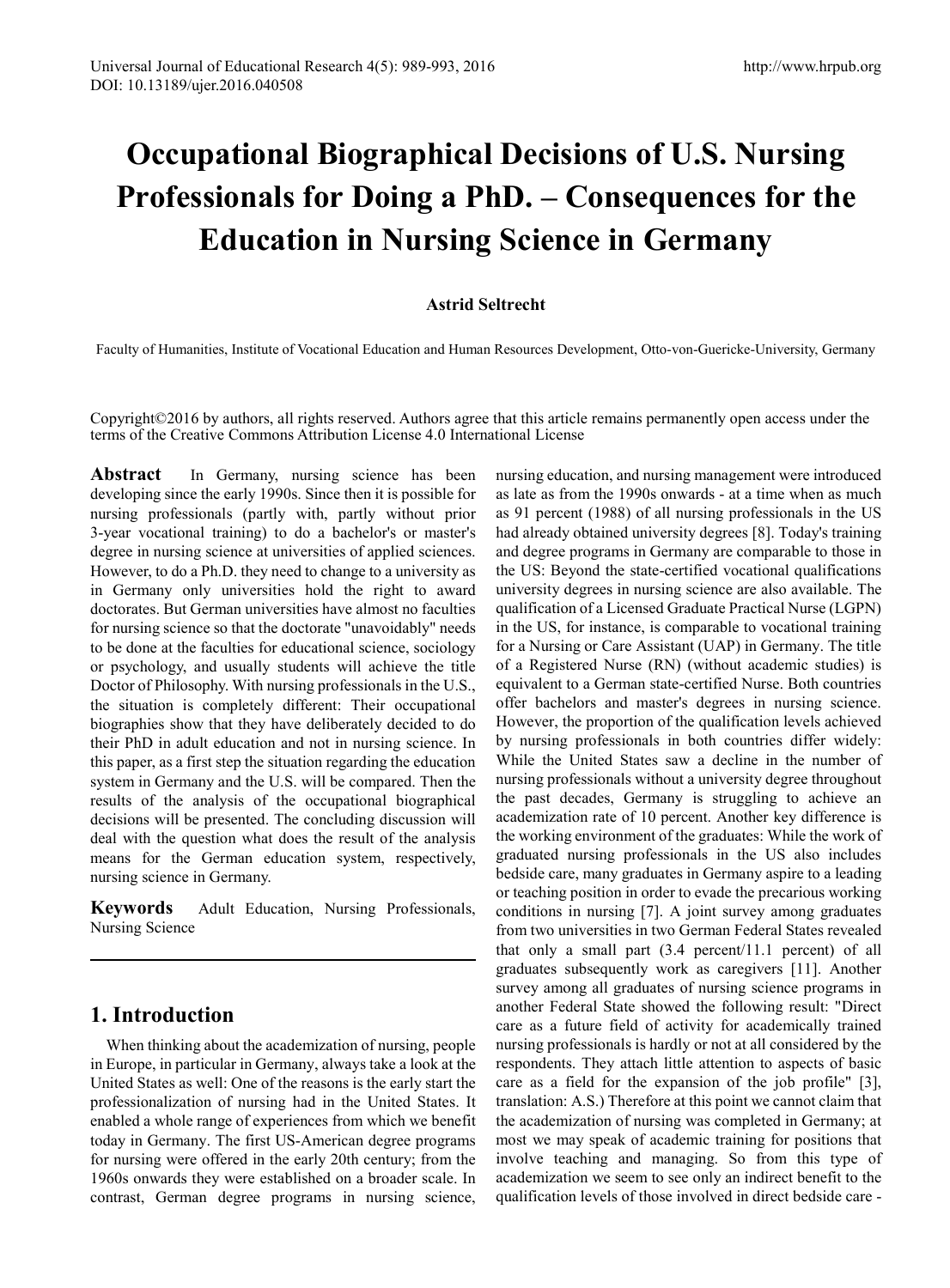via the meanwhile academically trained teaching and managing staff.

If nursing in Germany is to be raised to a higher professional level, it is necessary to promote not only academization but also the scientification of nursing. That means, it is necessary to establish the research field of nursing science with the aim of generating both object-related and basic theoretical knowledge. In Germany, in the past years scientification has taken place via related sciences - just like in the United States at the early stages of the professionalizing of nursing. In both countries, one of the related sciences is educational science. However, in the United States nursing science has gradually emerged as a field in its own right, which includes the training of own scientific junior staff through nursing professorships. This marks yet another basic difference between the developments in Germany and the United States: Historically grown, only universities (more specifically, qualified university professors) have the right to lead junior scientists to a doctoral degree. But Germany has a second type of university, the universities of Applied Sciences: They were founded from 1968 onwards by converting technical colleges, thereby raising them to a higher quality level. This second type of university has been in existence since 1969, ever since the individual Federal States passed the Laws on the Universities of Applied Sciences. It offers both teaching and research on a scientific basis with a strong application-oriented focus, but it does not hold the right to award doctoral degrees. Today, most study programs in nursing are offered at these Universities of Applied Sciences. At traditional universities you will very rarely find nursing science programs with a right to award doctoral degrees. As a consequence of these circumstances, graduates in nursing science cannot receive consistent training on a nursing science basis, because those who qualify for a doctoral program have to change to a different university, which in turn does not run nursing science programs. For this reason all those who qualify will always have to opt for one of the sciences related to nursing, if they want to obtain a doctoral degree. Along the same line, this implies that in terms of scientification nursing science still depends on other disciplines to generate scientific junior staff for universities; their training, however, has often been "alien" to the program, so to speak.

## **2. Aims**

Against this background of differences regarding the professionalizing of nursing in the United States and Germany, during the preparation of a lecture and research tour to the United States in 2012 it became known that several former caregivers had decided to pursue a doctoral program in adult education. These decisions affecting the professional biography seemed quite unusual at first, at least from a German perspective, since in the United States the

option to pursue a doctoral degree in the nursing field is available. American peers helped to establish contact with these former caregivers and they were asked to participate in an interview. Thus, among other topics, the research was guided by the question of why these persons would choose to obtain their next academic level in a discipline related to nursing?

Answering this question was embedded in the project "Biography - Illness - Learning. The perspective of physicians and nursing professionals" (managed by: Astrid Seltrecht). This project was about the relevance of biography in *two ways*: firstly, the relevance of own occupational biographical experiences and decisions of the (former) nursing professionals (as will be shown, among others, in this essay), secondly the relevance of the patients' biography for the professional activities of the nursing staff. The background of this latest question is that nursing professionals are expected to consider the biography of the individuals they are nursing in their professional work [12, 13, 14, 15]. The consideration of the biographical category on the part of nursing targeted in these areas is empirically supported not least by the relevance of previous biographical experiences in disease processing on the part of the diseased individuals. Studies with individuals that had acquired breast cancer or had suffered a heart attack show, for example, how previous biographical experiences affect the processing of disease [16, 17, 18, 19, 20].

## **3. Materials and Methods**

In order to answer the first question of why former nursing professionals in the US opted for a doctoral degree in the field of adult education, five episodic interviews [2] were conducted. Given the duration of the research tour in the US and the need of contact partners establishing the respective contacts with the interview partners, five interviews with women could be carried out, the analysis of which already show important results.

Episodic interviews were chosen in order to obtain narratives on specific decision situations, but also to elicit argumentations which explicitly reveal rationales for decision making [1]. Finally, the study collected semantic knowledge from the respondents in the context of further sub questions of the research project*" Biography - Illness - Learning. The perspective of physicians and nursing staff",*  which also provided the framework for the five interviews mentioned here. The primary focus of the study was narratives on specific decision situations and semantic knowledge – particularly the narratives will always reveal the sociodemographic characteristics. As this essay focuses on two main categories and the individual cases as such are no longer at the center, the professional biographies and sociodemographic characteristics will not be described.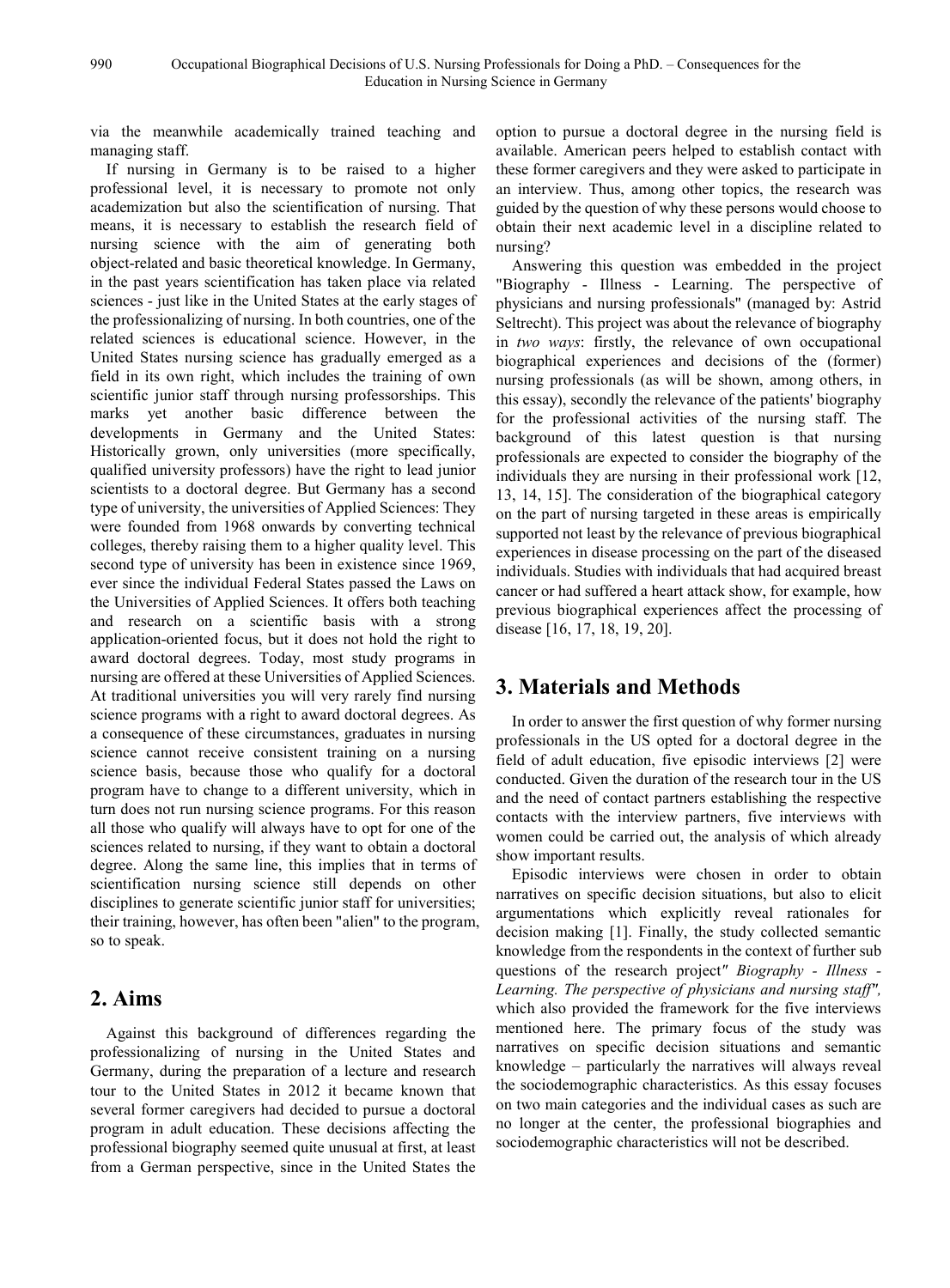| Pseudonym    | <b>Health Profession</b>                                   | <b>Doctorate</b>         |
|--------------|------------------------------------------------------------|--------------------------|
| Anna Adams   | Volunteer activities in the health care field              | EdD in Education         |
| Betty Brown  | Master in Nursing                                          | PhD in Education         |
| Carol Connor | Master in Nursing                                          | PhD in Education         |
| Diana Dean   | Bachelor in Respiratory, Master in Vocational<br>Education | PhD in Education         |
| Emma Edward  | Bachelor in Nursing, Master in Nursing<br>Administration   | PhD in Human Development |

**Table 1.** Data Collection

In a first step of data evaluation, the text structure and the contents presented were examined using the analysis of communication patterns in describing facts [5, 6]; that is, the interview transcripts were searched for formal markers and evaluated in terms of narrative, descriptive or argumentative sections. In order to answer the question of why the former nursing professionals opted for a doctoral degree in the field of adult education, an argumentation analysis was the most relevant approach. To this purpose the interview transcripts were searched in order to reveal the argumentative basic structure, taking particular account of the individual types of compulsion (cf. figure 1)[1, 10].

In a second step and based on the completed structural description, the open coding of the Grounded Theory method [11] was applied.

## The basic activities of arguing according to Schütze [10]; Dellori [1]

- Make a statement
- Specify the statement
- Give reasons
	- o Compulsion to abstract and subsume
	- o Compulsion to differentiate and respecify
	- O Compulsion to consider and assess
	- o Compulsion to explicate, point out consistencies and draw conclusions
- Give evidence
	- o Compulsion to document
	- o Compulsion to link the evidence with the statement to be evidenced
- Doubt.
- Dispute
- Formulate a conclusion

#### **4. Results**

The evaluation of the interview transcripts reveals two main categories: *"Doctoral degree as an expression of a 'lived' lifelong learning"*and*"Doctoral degree as a scientific adaptation of skills."* Both categories shall be addressed in detail here.

#### **4.1. "Doctoral Degree as an Expression of 'a Lived' Lifelong Learning"**

The phenomenon of "lifelong learning" is - at least in Germany - very much promoted by education policy, resulting in the fact that empirical studies in Germany show that the term lifelong learningis an "absolute metaphor" [1], meaning that the term is used to show how learning *should* take place.

In contrast to that, the five women who were interviewed have quite a different way of talking about their learning processes; they always make reference to their biographical context. This statement shall be made clearer by citing specific parts of the interviews: To Anna Adams, education presents a potent means, which is still efficient even when medicine fails to cure certain illnesses - for instance, when people learn through educational work how to deal carefully with infectious diseases so that the existing medical problem will not extend any further. "So I wanted my education techniques to be good, because we don't have a vaccine to prevent it or cure it, once someone has it. Education was all we had to fight with." (Anna Adams) Here, lifelong learning is a result of social responsibility with the intention of using personal learning processes to make a positive impact on others.

Carol Connor, too, takes upon herself the efforts of a doctoral program in order to live up to her occupational and social responsibility towards others. To her, the barriers of lifelong learning are defined by the natural limitations of life itself. She hopes to live to learn everything that is necessary for herself and her work: "I'm evolving. I never know. I hope I get this all done before I die. I just had a birthday, so I am going: Oh my gosh!. Luckily everybody in my family lives to be about ninety-nine .. (laughs). I got a lot of work to do."

For Diana Dean, education is about the learning as such, which she perceives as rewarding: "I just couldn't get enough of school, so I'm a student again." At another point she emphasizes: "So I thought: I need to learn more about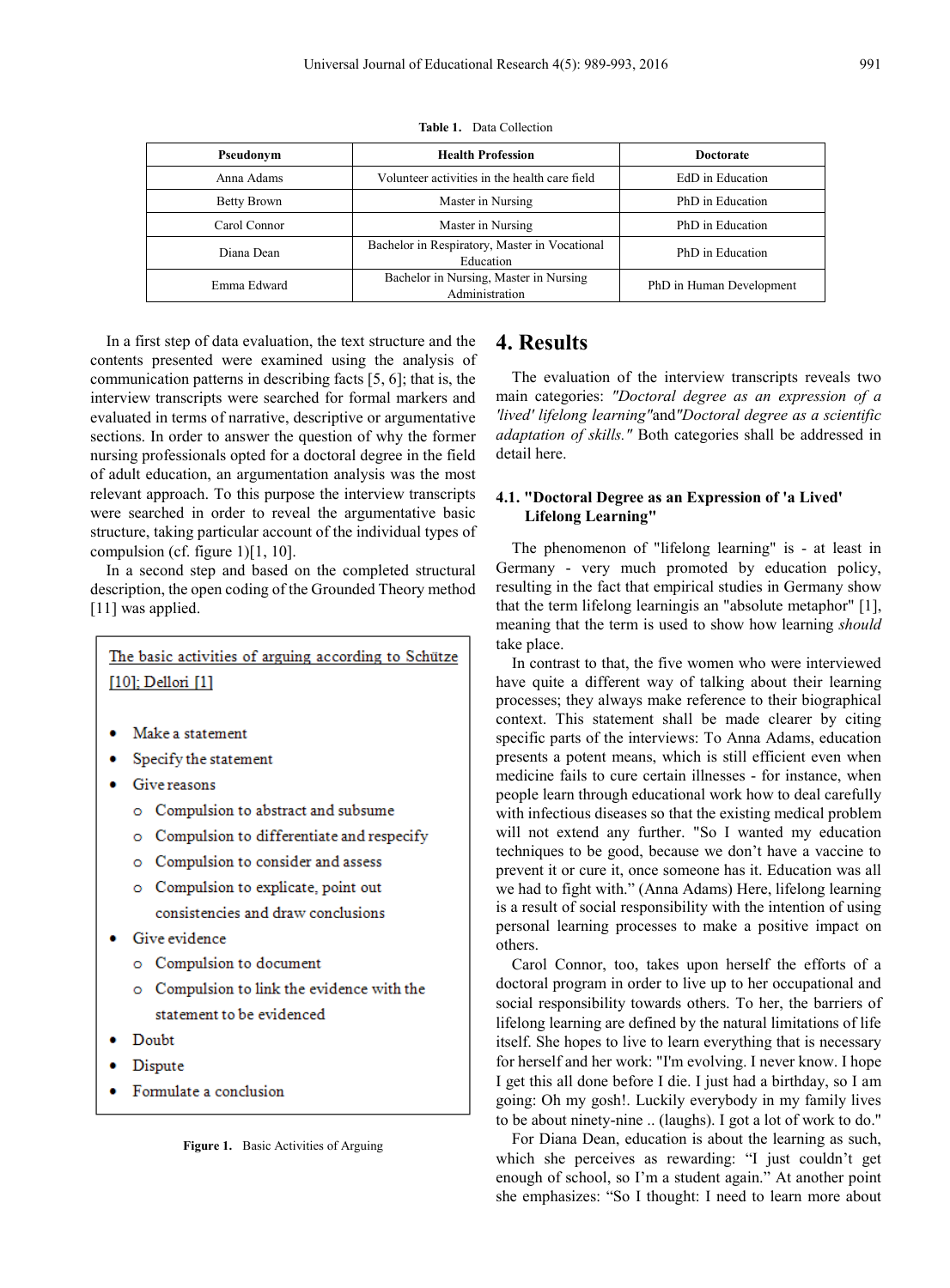things that I don't feel like I know enough about. And I certainly don't know enough about the whole research process, so I look forward to learning more about that. And being more a critical reviewer of research that is out there too." Here, the completion of the doctoral program seems to be a learning and educational process in Humboldt's sense [5]. A similar case is that of Emma Edward who justifies her decision for a doctoral program with her love for learning: "And I love to learn, I love being a student." Betty Brown, however, could not make an independent decision about her career at the initial stages of her work history; rather, the nursing profession was more or less predetermined by her family. Arrived at a more mature age, she now sees her chance to develop into the direction she chose herself by continuing to learn.

#### **4.2. "Doctoral Degree as a Scientific Adaptation of Skills"**

In Germany, there is mainly the professional adaptation of vocational skills, which means that professional knowledge and skills are brushed up and that personal knowledge and skills are adapted to new occupational requirements. For all five women, dealing with their research topics at a scientific level as well as completing the doctoral program presents a "scientific adaptation of skills." Having changed to a new area of responsibility and having gathered comprehensive practical experience, for instance by training students, they want to work scientifically on research objects and topics and at the same time acquire theoretical background knowledge. This will enable them to evaluate phenomena occurring in their practical work and possibly take a positive influence by making an informed decision about educational measures. Here is an example of what Betty Brown reports: "I worked in nursing for many many years and even when I went to teaching, I still always did patient care. So wasn't my care, that I really left nursing, but my focus was the students and not the patient. (…) But when I looked at… ahm … doing the next, the next step, I was, I wanted to know how to build a curriculum that would, that I could wrestle with these kinds of questions." Diana Dean takes a similar approach when justifying her decision for a doctoral degree in adult education: "Ok, now I am teaching adults, I should really know what I am doing. Or be better informed about what works and what doesn't work, rather than just trial and error, like I think this works and it seems to work but really? Does it work? Um, so I guess that is how I took that next step." And also Emma Edward justifies her decision with the fact that it fits with her current job: "I enjoyed learning and all of the course work I did was very appropriate to the work I do and so I, it was a real, it was the right move for me."

For all women, the doctoral program means to continue a lifelong learning process which, on the one hand, helps with the formation of their own subjectivity, but, on the other hand, addresses the current challenges of their professional work and continues their individual professionalization.

### **5. Discussion**

The above statements of each interviewed woman show that their decisions in favor of a doctoral program were consistent in terms of their biography, in particular in terms of their occupational biography: While from an external point of view the change may appear to be a rupture, they themselves consider it a continuation of their own development. Moreover, by completing the doctoral program they acquire scientific knowledge and skills which are considered necessary for their daily practical work in a professional setting. What is very distinct in all women is their strong focus on their individual target groups; it means they work according to a professional ethos of particular importance in nursing and in education since professional work is always carried out with reference to a particular case.

However, these brief insights into the data material also reveal significant research desiderata: Can country-specific differences be made out concerning the understanding of what lifelong learning is thought to be? How can the relationship between lifelong learning and occupational education be described and what share do the specific requirements of nursing have in this context? A more in-depth comparison of countries is necessary for the professionalization of both nursing and education science in Germany. Such a comparison may reveal institutional conditions that accommodate a way of understanding "lived" lifelong learning that would be beneficial to the individual professionalization of each professional nurse - and could promote the collective professionalization of nursing beyond the individual case.

## **REFERENCES**

- [1] C. Dellori. Kontextgebundene Definitionen: Der Umgang mit der absoluten Metapher "lebenslanges Lernen": Eine erziehungswissenschaftliche Studie über den Diskurs zur bildungsbereichsübergreifenden Umsetzung lebenslangen Lernens basierend auf Argumentationen von Akteurinnen und Akteuren aus demElementarbereich, dem Sekundarbereich, der Erwachsenbildung/Weiterbildung sowie der Bildungspolitik [Context-bound definition: The exposure to the absolute metaphor "live long learning". An educational study about the excursus to the implementation of live ling learning in comprehensive educational settings; based on arguments of educationalist involved in primary education, secondary und continuing education as well as in educational policy]. (Unpublished doctoral dissertation). Germany, University of Frankfurt/Main, Frankfurt, 2013, p. 291.
- [2] U. Flick. Qualitative Forschung. Theorien, Methoden, Anwendung in Psychologie und Sozialwissenschaften [Qualitative Research, Theories, Methods and Application in Psychology and Social Sciences]., Rowohlt Taschenbuch Verlag,Germany, Reinbek, 1995.
- [3] U. Höhmann, E.-M. Panfil, & K. Stegmüller. BuBI Berufseinmündung und Berufsverbleib hessischer